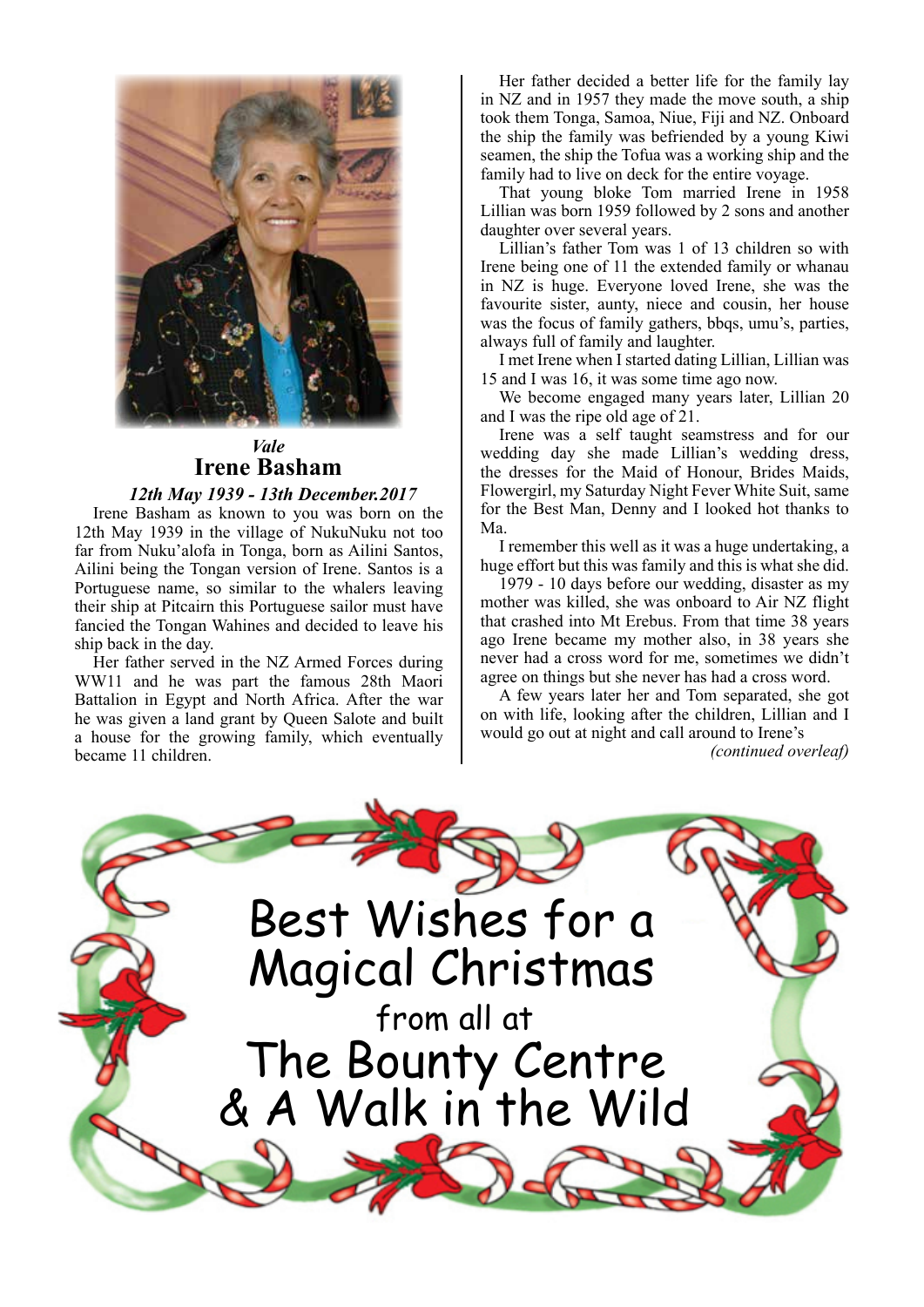#### *Irene Basham - continued*

house at 1.00am knowing that she would be out in her sewing room working away, earning money to support her family.

Sadly her younger sister passed away and left behind 2 young daughters, Irene took them in to her household and raised the girls as her own. They are now grown adults, with children of their own, wonderful mothers, it was a huge undertaking, huge effort but this was family and this is what she did.

Later in life she met and married David Basham, a gentle quiet man, the love of her life.

Sadly after several years he developed a brain tumour and passed.

Up to his illness Irene had never driven a car, there had been many attempts to learn however the clutch, brake and accelerater always became tangled and driving teachers became scared.

This time it was different so in her 50's she knew she had to learn, to be able to take David to his many medical appointments and not to rely on other people for this. For Irene this was a huge undertaking, a huge effort, but this was for family and this is what she did.

Later she moved from Auckland and moved north where is was warmer, she never liked the cold. Bought a house in Doubtless Bay, Coopers Beach, overlooking the bay with sweeping sea views.

She tended her gardens which she loved to do, enjoyed the company of family and friends and would go fishing with her partner David, mark 11.

She enjoyed fishing, catching Kingfish, John Dory and she caught many snapper over the 20lb mark, Dave was a diver so they had a fair few crayfish on the table as well.

Life was good for Irene until 3 years ago her youngest daughter went missing, terrrible times for her, for us as a family. It was a catalyst for Irene, she has always been very close to Lillian and following Leeann's disappearance decided she wanted to be near Lillian.

She loved to garden, just like her mother who is still alive in Auckland 97 years young.

Ma would look at a barren piece of ground, see the potential and would go to work, within several weeks that piece of ground had been transformed, unrecognizable into a flowering wonderland.

She did such work at our place, grow vegetables like a famine was coming. She was truly happy and content when she disappeared into her gardens often for us to go searching for her several hours later when it was dark and dinner was on the table.

Irene loved to travel, Australia, the Pacific islands, she did many a cruise the last in August with Lillian and I.

Her son lives in England which she visited several times as well as Europe, America and Hawaii many times, Easter Island and South America.

Driving while technically travel she didn't enjoy so much, it was a necessity, we could have lost her several Xmases ago. It was a few days before Xmas and she was driving from her home at Coopers Beach to our Bach, holiday home at Matapouri Bay, the weather

that day was atrocious, heavy heavy rain. Lillian got a call to say Ma had been in an accident and was at a farmers house unhurt but shaken. I was off, about an hour away from us at Matamohe. Ma had set off to us with her little Spacio full to the brim, everything including the kitchen sink, food, tons of food, sugar, flour, icing sugar to make the Xmas treats, Tongan puddings such as Faka Kai, that name caused a melt down or two with my British parents when they first heard it!

Her car had aquaplaned she had gone into a ditch back onto the road, to the ditch again then over the farmer stone wall, nothing but net. Perfect landing on all 4 tires, flew across the field sending up a cloud of grass, dirt and cow pooh, came to rest under a large tree, her cat wasn't too impressed, but after the initial shock and recovery and once home with family it was a great talking point.

As a mother she was one of a kind, loved her children with all her heart. She has many grand children and when our two were young Irene virtually brought them up, she always had them around her, with her after school, weekends, school holidays would be up at the batch with Nana where she had so many happy days, weeks and months with them and they with her.

She has Great Grand Children also and it was with delighted happiness that she was able to see, hold and love her Great Grand Daughter Clementine over the last several weeks.

All lives have set backs and Irene's was no different but she said always she to us that she has had a good life, she had a strong faith.

She has many loved ones on the other side that waited for her, her time has come and she was ready.

I talked about Irene's general life at the church, now here is a little of the reason for making Norfolk Island her home.

Irene visited us here not long after we started work here, with her youngest daughter and came again on her own. She came to love Norfolk, the smallniss reminded her of the Tonga of her youth, she loved the tropical climate, the warmth and the tropical flowers and plants and crops she was able to grow. The people she met embraced her and she them, she loved how she was accepted, clubs she joined were Gardening Club, Bones and Balance, Tai Chei, QUOTA, Quilting & Craft.

She felt safe on Norfolk, while out, at evenings and out on the hustle and bustle of the Norfolk busy road system.

Her dream was to have a little house here, fill it with her treasures and transform the ground into gardens, it came true for her, she was so happy in her little cottage.

She couldn't watch however when Mal Tarrantt and Snoop moved the cottage several meters with the crane onto new foundations, she thought they were going to drop it and she would be left with a pile of kindling.

She took great delight in watching her cottage take shape under Mals hammer and was so pleased when it was completed, painted, plumbed ready to go.

*(continued overleaf)*